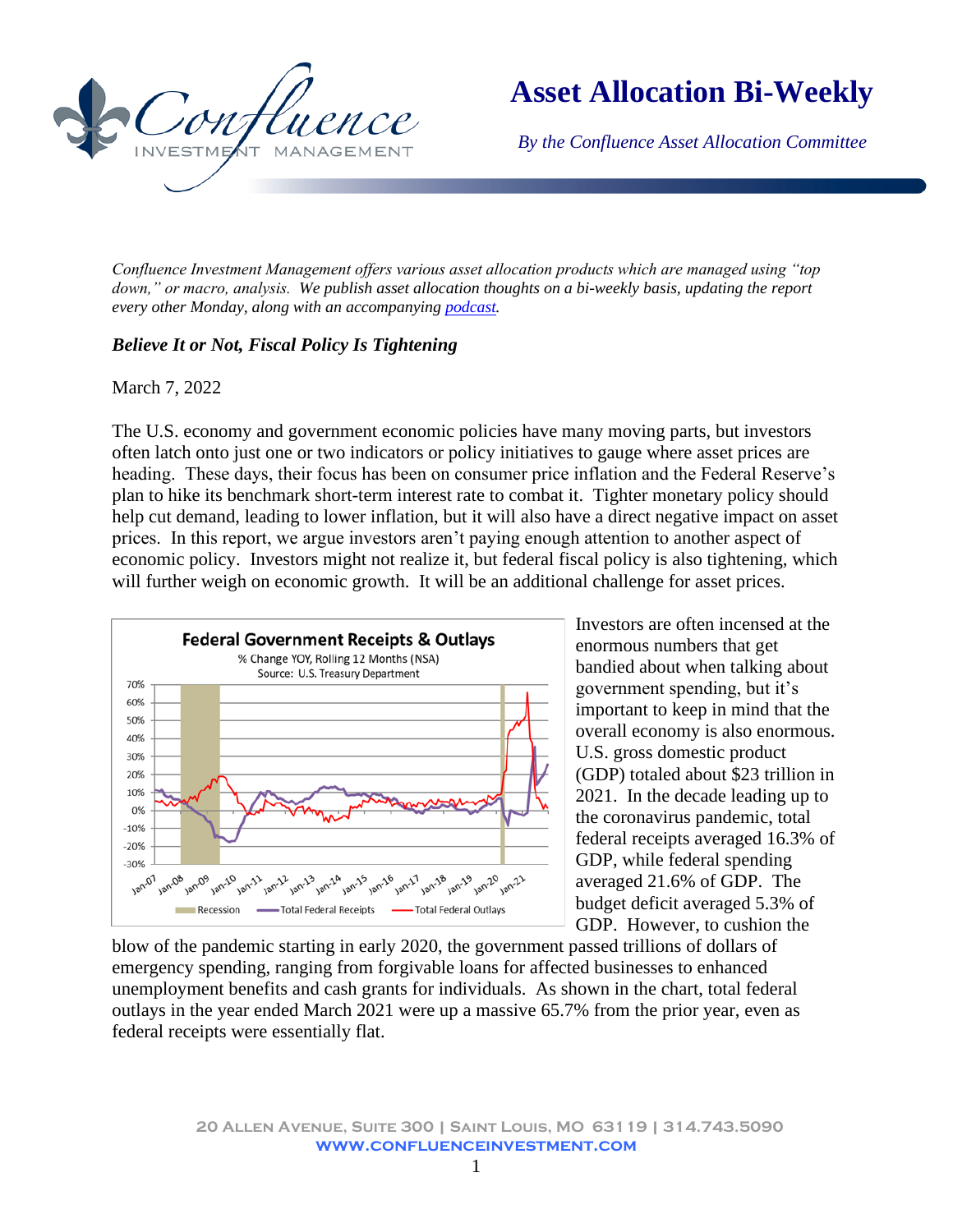The added spending during the pandemic undoubtedly helped preserve economic activity. It also blew out the budget deficit and, against a backdrop of pandemic supply disruptions, has contributed to today's high inflation as well. However, the chart above shows that this fiscal stimulus has already gone into reverse. In the year ended December 2021, spending was essentially unchanged from the previous year. Because of the rapid economic recovery, government receipts (mostly income taxes) were up 25.7%. Flat spending against a huge jump in tax income helped cut the budget deficit to "just" \$2.577 trillion in 2021, or \$771.4 billion narrower than in 2020. The deficit in 2021 was only about 11.4% of GDP, roughly half what it was in 2020.

The \$771.4 billion in deficit reduction during 2021 was a drag on the economy, but it wasn't very noticeable because companies and individuals had so much pent-up demand. In addition, companies and individuals still had a lot of excess cash and savings left over from the stimulus programs earlier in the pandemic. The experience in 2022 could be very different. For one thing, forecasts from authorities such as the White House Office of Management and Budget and the Congressional Budget Office suggest the deficit will fall dramatically again this year. In dollar terms, the deficit is expected to narrow by some \$1.3 trillion, mostly because of higher income tax receipts and reduced transfer payments to states, local governments, and individuals. That's exactly like taking \$1.3 trillion out of the economy, just as many firms and individuals start to deplete their savings and face much higher price inflation.

As shown in this chart, the fiscal tightening that began in 2021 has been shaving more than two percentage points off the annualized U.S. growth rate for the last several quarters. Taking



another \$1.3 trillion in net federal spending out of the economy in 2022 will cut several additional percentage points out of the growth rate, on top of the other headwinds to demand. This fiscal drag will be offset partially by factors such as the Biden administration's new infrastructure spending and reduced demand for imports. Nevertheless, we still expect it to have a major impact in slowing demand, just as the Fed looks set to impose multiple interest-rate hikes. The chart shows that the

Fed's recent rate-hiking campaigns have all occurred during periods of negative fiscal impacts, but none of those periods had fiscal tightening on the scale we're about to see. This simultaneous tightening of fiscal and monetary policy may help ease inflation pressures. It also means real economic growth in 2022 may be a little better than the anemic rates seen in the decade before the pandemic. That will likely limit the upside for equities and commodities this

**20 Allen Avenue, Suite 300 | Saint Louis, MO 63119 | 314.743.5090 www.confluenceinvestment.com**